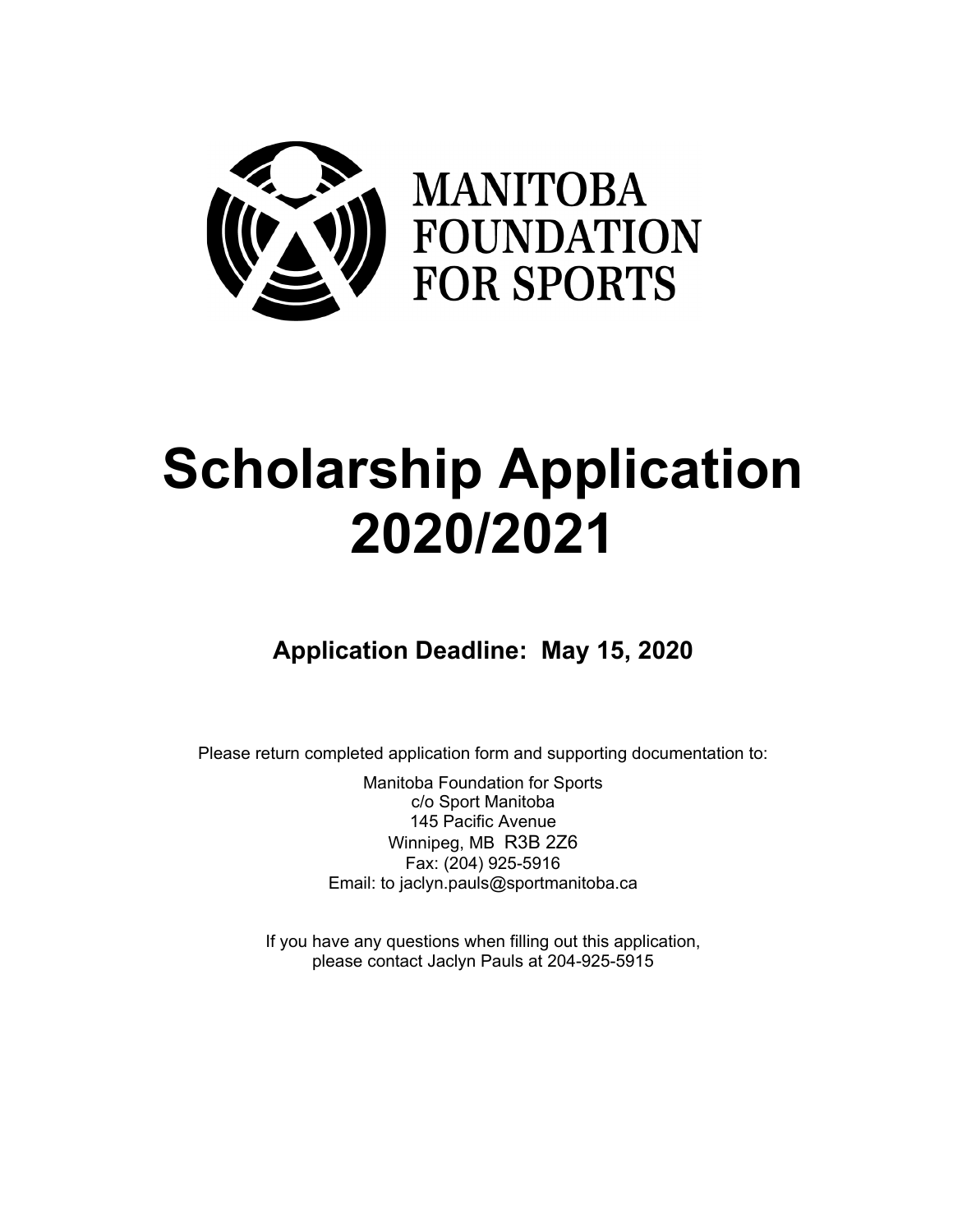



## **Scholarship Application 2020/2021**

The Manitoba Foundation for Sports scholarship program administrated by Sport Manitoba was established in 1992 to support young athletes of Sport Manitoba partners, who continue to participate in amateur sport while pursuing a post secondary education on a full-time basis. The Foundation has since awarded 1094 scholarships totaling \$842,417 Scholarships are awarded to graduating high school students entering a post-secondary institution and to students in their second or subsequent year in a post-secondary institution.

The scholarship program's emphasis is placed on athletes who have competed at the provincial level or higher during 2019- 2020, and who have maintained a high level of academic standing, while showing a commitment to amateur sport and their community through their involvement in coaching, officiating and volunteer activities. Preference will be given to athletes attending university or college in Manitoba and enrolled in a related field, pursuing a career in sport. The number and amount of scholarships awarded annually will vary, based on the number of applicants and the funds available for distribution.

The Bud Tinsley Sport Leadership Scholarship was created in memory of Robert (Bud) Tinsley by his family and friends to recognize a Manitoba student athlete who demonstrates similar leadership traits that were attributable to Bud. Bud was introduced to organized football in high school and his athletic career and contributions persisted from there. Bud had a reputation as a fearsome tackler and played that position for the Winnipeg Blue Bombers from 1950-1960, serving as the perennial team captain and played in Grey Cup championships in 1958 and 1959. His numerous awards included: induction into the Winnipeg Blue Bombers Hall of Fame, the CFL Hall of Fame and four time inductee into the Manitoba Sports Hall of Fame. In addition to his outstanding athlete results, Bud gave tirelessly of himself as active volunteer leader with the Shriners, community groups and the sport community throughout his life. The recipient of this \$500 scholarship will be selected from among the successful Manitoba Foundation for Sport Scholarship recipients.

#### **Eligibility**:

Applicants must have participated in amateur sport in 2019/2020 as a member of one of Sport Manitoba's recognized sport partners.

Have not received this scholarship more than three times previously.

Be attending university or college as a full-time student as defined by the institution you will be attending for the 2020/2021 regular academic sessions. In most cases the regular session consists of two terms between September and April. If you are unable to register full time for the complete regular session, your eligibility to retain the full value of the scholarship may be affected.

Have been a resident of Manitoba since April 1, 2019.

#### **Notes on Manitoba Foundation for Sports Application process:**

Please return completed application pages 1 thru 6, along with the supporting documentation listed below. All pages should be included, write N/A if the sheet is blank or not relevant to your experience.

#### **Your application MUST also include the following supporting documents:**

A transcript of your most recent marks.

A Letter of Reference completed by someone who can highlight educational, athletic or volunteer accomplishments, skills and qualities of the applicant (i.e. principal, physical education teacher, head coach).

It is the responsibility of the applicant to submit all required information on or before the deadline.

#### LATE OR INCOMPLETE APPLICATIONS WILL NOT BE ACCEPTED

All applicants will be notified in writing of the final decision of the Board of Directors before the end of June.



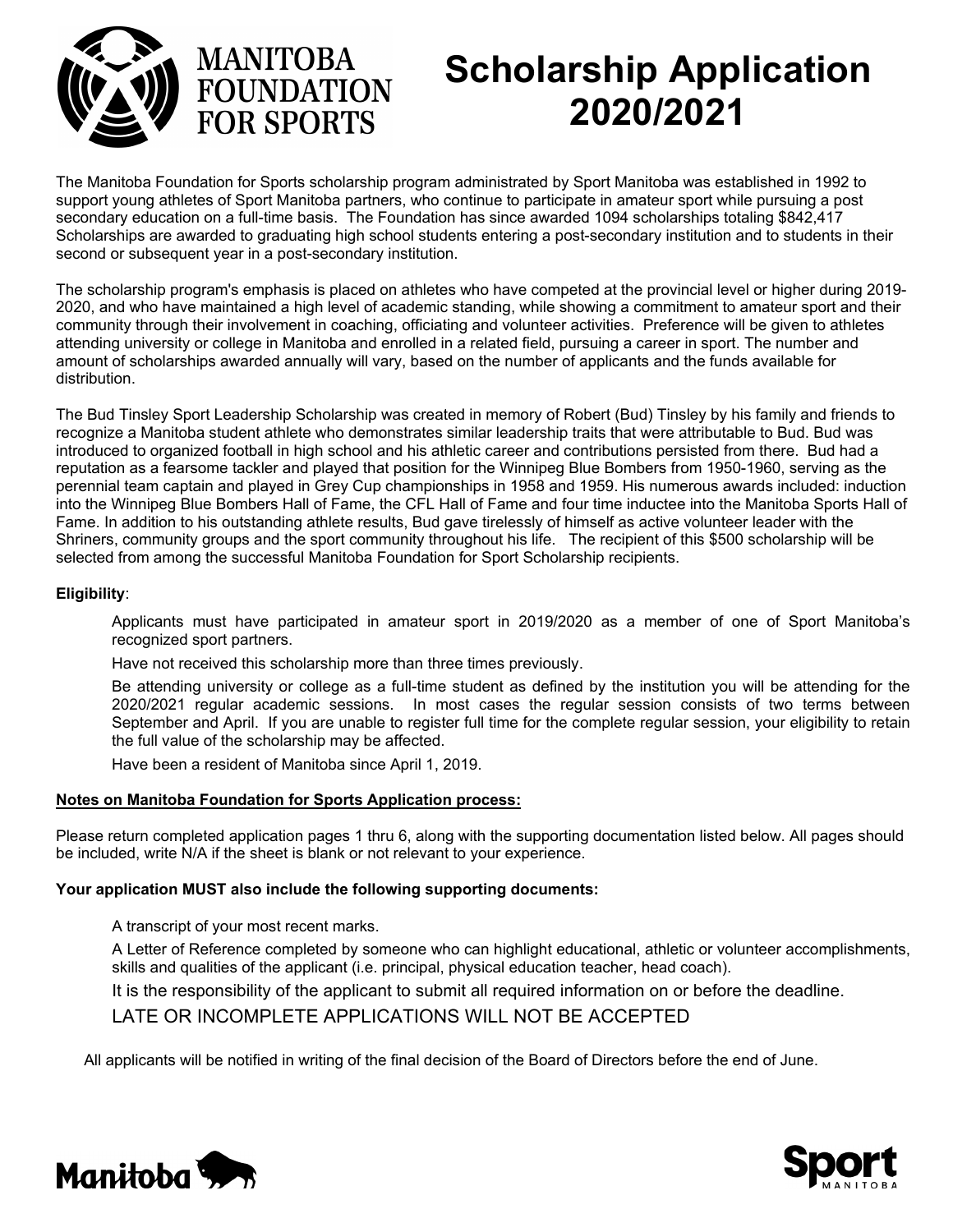#### **MFFS Scholarship Application 2020-2021**

#### **I. GENERAL INFORMATION**

| Name:                                                    |                                                    |                        |  |  |  |  |  |  |  |  |  |
|----------------------------------------------------------|----------------------------------------------------|------------------------|--|--|--|--|--|--|--|--|--|
| Permanent Address (Street #, city/town and postal code): |                                                    |                        |  |  |  |  |  |  |  |  |  |
|                                                          |                                                    |                        |  |  |  |  |  |  |  |  |  |
|                                                          |                                                    |                        |  |  |  |  |  |  |  |  |  |
| Phone Number:                                            |                                                    | Date of Birth (d/m/y): |  |  |  |  |  |  |  |  |  |
| E-mail Address:                                          |                                                    | Sex:                   |  |  |  |  |  |  |  |  |  |
| Student ID Number (if applicable):                       |                                                    |                        |  |  |  |  |  |  |  |  |  |
| Continuous resident of Manitoba since (m/y):             |                                                    |                        |  |  |  |  |  |  |  |  |  |
| Ш.                                                       | <b>EDUCATION PLANS</b>                             |                        |  |  |  |  |  |  |  |  |  |
|                                                          | If currently attending high school, name of school |                        |  |  |  |  |  |  |  |  |  |

Date of high school graduation: dd/mm/yy

Please indicate your proposed program of post-secondary studies for the 2020/2021 and future academic sessions:

| a) | Educational Institution:           |  |    |                                         |  |
|----|------------------------------------|--|----|-----------------------------------------|--|
| b) | Degree/Diploma Sought              |  |    | c) Major/Minor                          |  |
| d) | Length of Program                  |  | e) | What year are you entering in 2020/2021 |  |
|    | <b>Expected Date of Completion</b> |  |    |                                         |  |

If planned educational institution is out of province, please indicate reasons for selection:

#### **ACADEMIC ACHIEVEMENT**

Please list your major academic accomplishments, beginning with most recent.



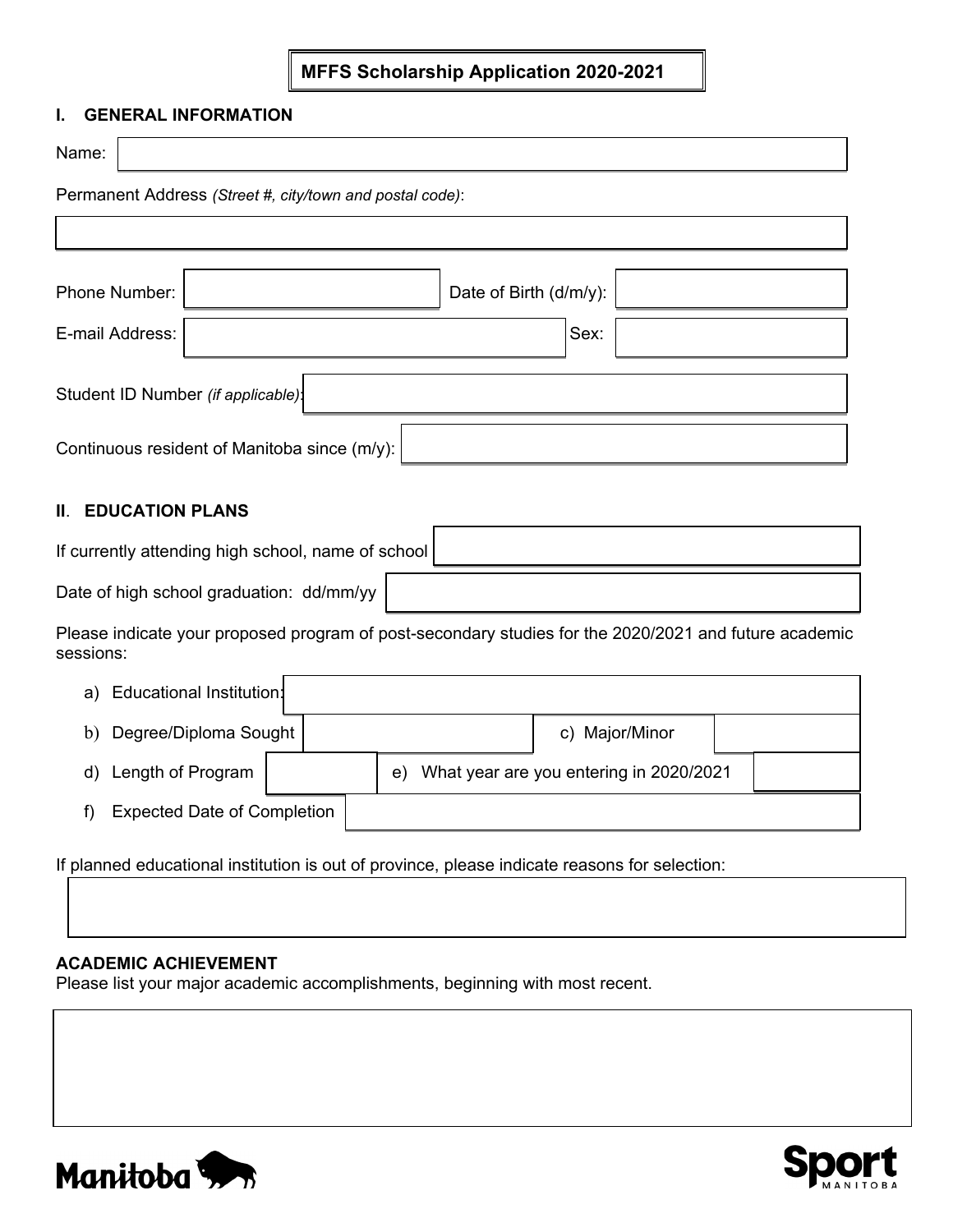#### **NAME**

#### **III. CONTRIBUTION TO THE MANITOBA AMATEUR SPORT COMMUNITY**

#### **1. 2019/20 COMPETITION RESULTS: High School Programs – May 1/19 to April 30/20**

| High School Name: |    |     |             |  |
|-------------------|----|-----|-------------|--|
| Classification: A | AA | AAA | <b>AAAA</b> |  |

#### a. In which sports did you represent your school? List a maximum of 3 per level

|             | <b>Sport one</b> | <b>Sport two</b> | <b>Sport three</b> |
|-------------|------------------|------------------|--------------------|
| Zone:       |                  |                  |                    |
| Provincial: |                  |                  |                    |

b. List the results achieved by you or your teams during the year.

**List one Sport along with Placement results in each box**. For team sports, indicate your position.

|             | <b>Sport one</b>                              |                      | <b>Sport two</b>                              |                      | <b>Sport three</b>                            |                      |  |
|-------------|-----------------------------------------------|----------------------|-----------------------------------------------|----------------------|-----------------------------------------------|----------------------|--|
|             | # of teams/ ind<br>competitors in<br>category | <b>Final placing</b> | # of teams/ ind<br>competitors in<br>category | <b>Final placing</b> | # of teams/ ind<br>competitors in<br>category | <b>Final placing</b> |  |
| Zone:       |                                               |                      |                                               |                      |                                               |                      |  |
| Provincial: |                                               |                      |                                               |                      |                                               |                      |  |

c. List your personal achievements and/or awards received during the year. Identify award, sport and competition. i.e.Most Valuable Player, Athlete of the Year, Community Award, etc.

d. Please describe any leadership roles you've played within your team or training group this past year**.** 



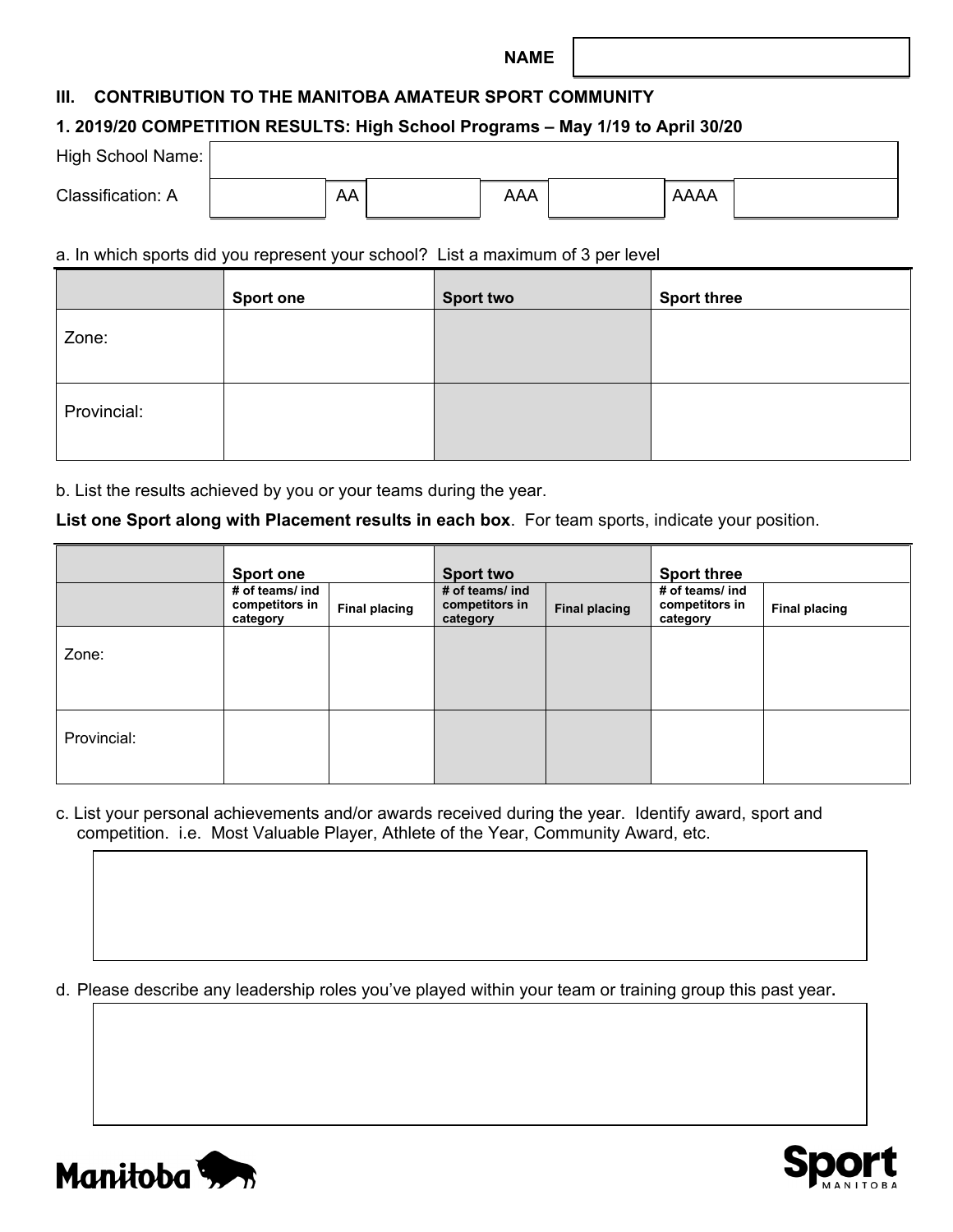**NAME**

**2. 2019/20 COMPETITION RESULTS**: **Provincial Sport Organizations (PSO's) – May 1/19 to April 30/20**

**You must have been a registered member of one of Sport Manitoba's recognized sport partners for the period in which the results listed took place in order to be eligible for consideration.**

*If you are also registered with another PSO, copy page 4&5 and submit info for each sport.*

Name of Sport Partner:

a) List how were you registered with the Sport Partner? i.e. Membership directly with PSO, thru league/club/team/university (provide name)

b) Describe the level of **provincial** competitions that you participated in during the past year.

| Name of competition | Level (Prov/<br>Regional/<br>League) | Location | Event<br>entered | Age group/<br>classification | # of teams/ ind<br>competitors in<br>class | Final<br>placing | <b>Date</b><br><b>MM/YY</b> |
|---------------------|--------------------------------------|----------|------------------|------------------------------|--------------------------------------------|------------------|-----------------------------|
|                     |                                      |          |                  |                              |                                            |                  |                             |
|                     |                                      |          |                  |                              |                                            |                  |                             |
|                     |                                      |          |                  |                              |                                            |                  |                             |
|                     |                                      |          |                  |                              |                                            |                  |                             |
|                     |                                      |          |                  |                              |                                            |                  |                             |

c) Describe the level of **Inter-provincial, National, International competitions** you participated in during the past year. If tiered please explain the process and what tier you were in.

| Name of competition | Level (Worlds,<br>International<br>Open /Nat Champ/<br>Other Nat / Inter-<br>Prov) | Location | Event<br>/Tier<br>entered | Age group/<br>classification | # of teams/<br>ind<br>competitors<br>in category | # of<br>countries /<br>provinces | Final<br>placing | <b>Date</b><br><b>MM/YY</b> |
|---------------------|------------------------------------------------------------------------------------|----------|---------------------------|------------------------------|--------------------------------------------------|----------------------------------|------------------|-----------------------------|
|                     |                                                                                    |          |                           |                              |                                                  |                                  |                  |                             |
|                     |                                                                                    |          |                           |                              |                                                  |                                  |                  |                             |
|                     |                                                                                    |          |                           |                              |                                                  |                                  |                  |                             |
|                     |                                                                                    |          |                           |                              |                                                  |                                  |                  |                             |

Tiered explanation:

*If more space is required with any of the above charts please attached an additional sheet in the same format.*



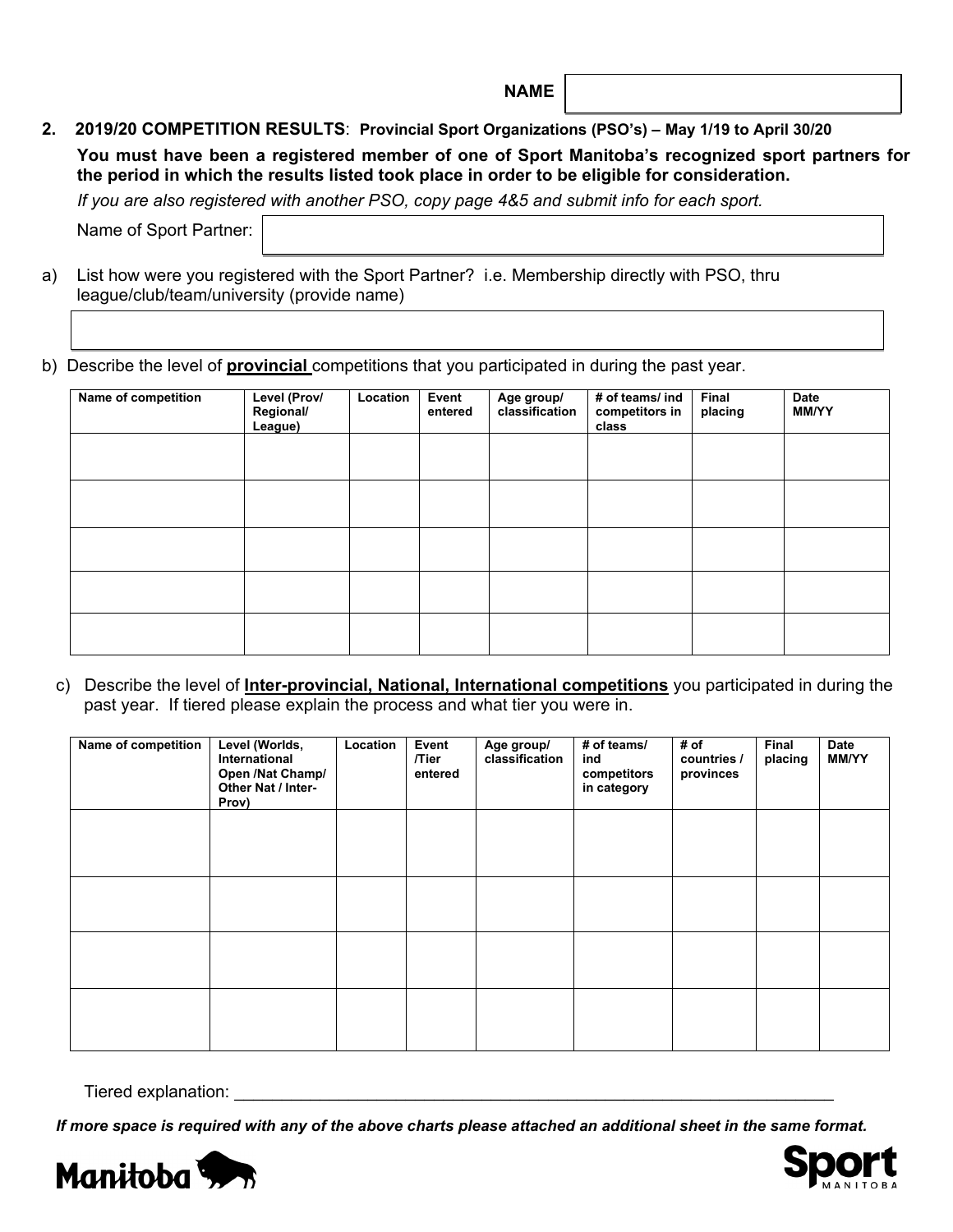#### **NAME:**

d) List your personal achievements and/or awards received during the year. Identify award, sport and competition. i.e.Most Valuable Player, Athlete of the Year, Community Award, Member of a National and/or Provincial Team, invited to provincial or national training camp/program.

e) Please describe any leadership roles you've played within your team or training group this past year

#### **IV. CONTRIBUTION TO THE COMMUNITY (VOLUNTEER EXPERIENCE):**

a.) Please list in detail all volunteer participation for the period **May 1, 2019 to April 30, 2020**. Working bingo events will not be considered as a volunteer activity. Volunteer activities may be within sport (coaching, officiating/referring, other), school and/or the community. (Attach additional information if necessary). If any of the volunteer activities were part of the requirements for a school sports leadership course or paid, please indicate what percentage.

| Name of volunteer<br>activity | Description of your role<br>/ involvement | <b>Supervisors</b><br>Contact<br>Name/Number | Frequency<br>(indicate # of<br>times & if<br>weekly/<br>monthly/<br>annual) | Time frame<br>or date<br>of activity<br>MM/YY | <b>Estimated Total</b><br><b>Hours Committed</b> | Sport<br>Leadership<br>Course %<br>Or Paid % of<br><b>Experience</b> |
|-------------------------------|-------------------------------------------|----------------------------------------------|-----------------------------------------------------------------------------|-----------------------------------------------|--------------------------------------------------|----------------------------------------------------------------------|
|                               |                                           |                                              |                                                                             |                                               |                                                  |                                                                      |
|                               |                                           |                                              |                                                                             |                                               |                                                  |                                                                      |
|                               |                                           |                                              |                                                                             |                                               |                                                  |                                                                      |
|                               |                                           |                                              |                                                                             |                                               |                                                  |                                                                      |
|                               |                                           |                                              |                                                                             |                                               |                                                  |                                                                      |